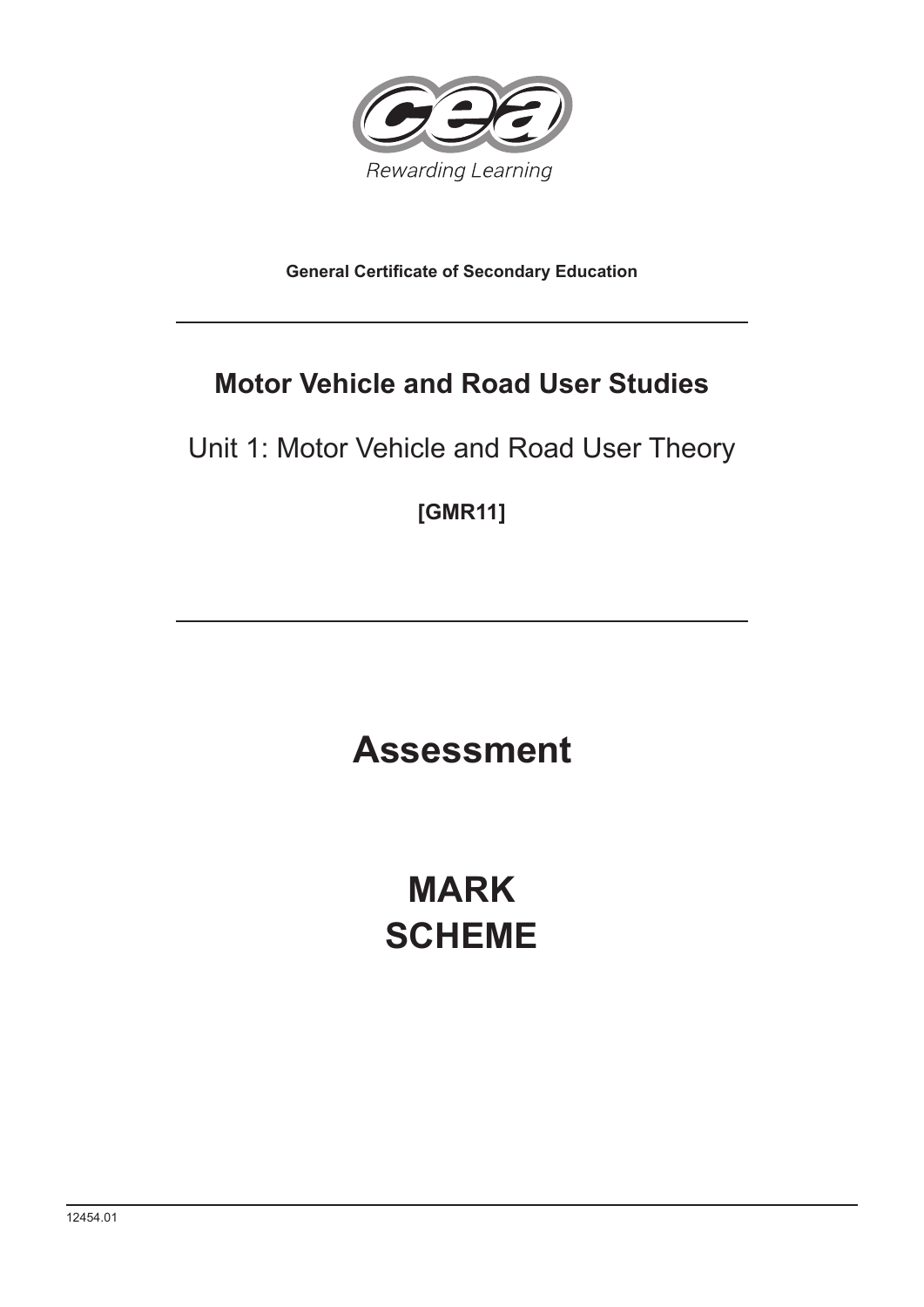# **General Marking Instructions**

## *Introduction*

The main purpose of a mark scheme is to ensure that assessments are marked accurately, consistently and fairly. The mark scheme provides assessors with an indication of the nature and range of students' responses likely to be worthy of credit. It also sets out the criteria which they should apply in allocating marks to students' responses.

## **Assessment objectives**

Below are the assessment objectives for Motor Vehicle and Road User Studies.

Students should be able to:

- **AO1** Recall, select and communicate their knowledge and understanding in relation to motor vehicle and road user studies;
- **AO2** analyse, evaluate and draw logical conclusions from motor vehicle and road user information;
- **AO3** collect, select and use road traffic information from a variety of sources; and
- **AO4** demonstrate skills of vehicle (moped) control and roadcraft.

## *Quality of students' responses*

In marking the assessment, assessors should be looking for a quality of response reflecting the level of maturity which may reasonably be expected of a 15–16 year old which is the age at which the majority of students sit their GCSE examinations.

#### *Flexibility in marking*

Mark schemes are not intended to be totally prescriptive. No mark scheme can cover all the responses which students may produce. In the event of unanticipated answers, assessors are expected to use their professional judgement to assess the validity of answers.

#### *Positive Marking*

Assessors are encouraged to be positive in their marking, giving appropriate credit for what students know, understand and can do rather than penalising students for errors or omissions. Assessors should make use of the whole of the available mark range for any particular question and be prepared to award full marks for a response which is as good as might be expected of a 15 or 16-year-old GCSE student.

#### *Types of Mark Scheme*

Mark schemes for tasks or questions which require students to respond in extended written from are marked on the basis of levels of response which take account of the quality of written communication.

Other questions which require only short answers are marked on a point for point basis with marks awarded for each valid piece of information provided.

#### *Awarding zero marks*

Marks should only be awarded for valid responses and no marks should be awarded for an answer which is completely incorrect or inappropriate.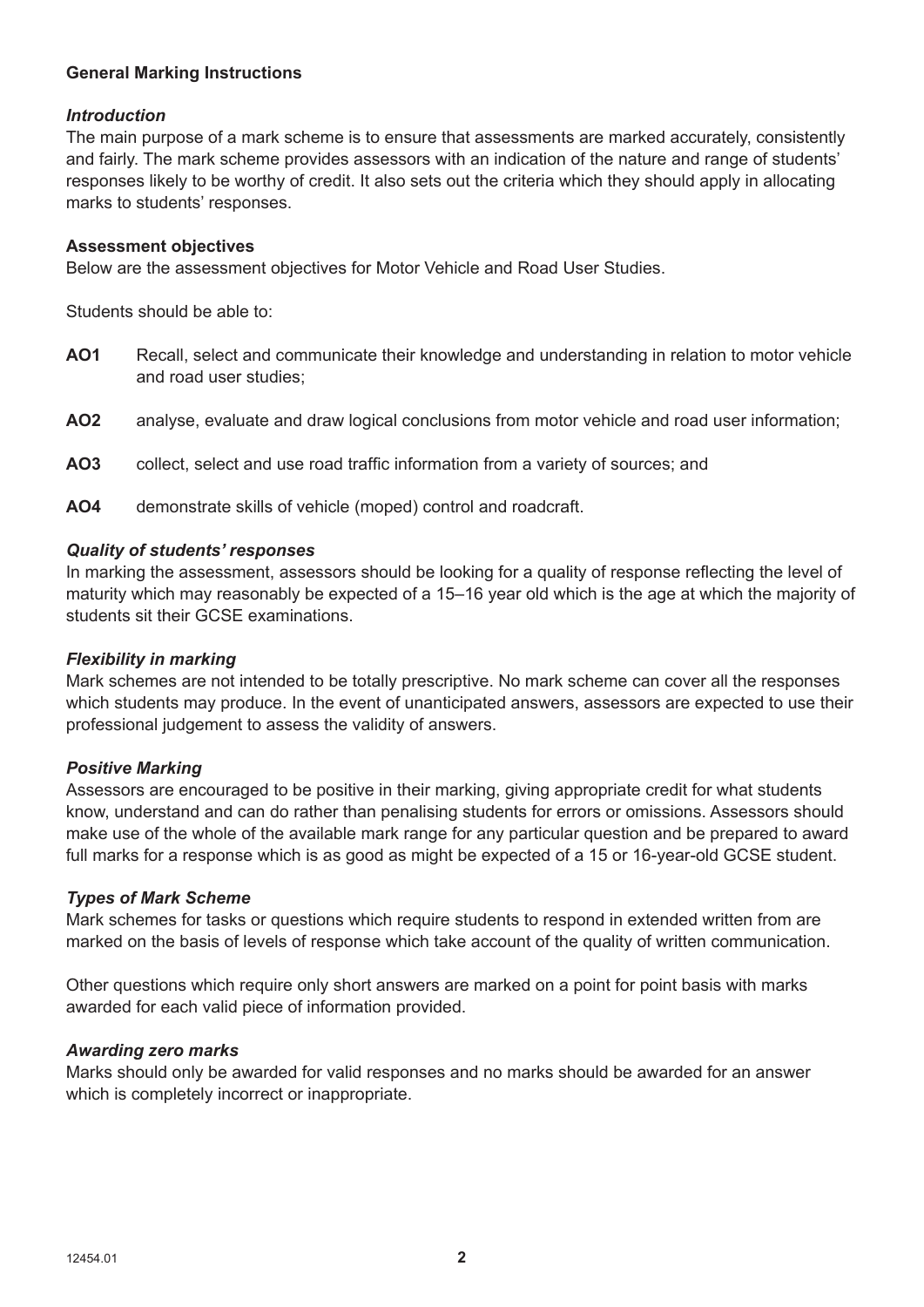# *Levels of response*

In deciding which level of response to award, assessors should look for the 'best fit' bearing in mind that weakness in one area may be compensated for by strength in another. In deciding which mark within a particular level to award to any response, assessors are expected to use their professional judgement.

The following guidance is provided to assist assessors:

- **Threshold performance:** Response which just merits inclusion in the level and should be awarded a mark at or near the bottom of the range.
- **Intermediate performance:** Response which clearly merits inclusion in the level and should be awarded a mark at or near the middle of the range.
- **High performance:** Response which fully satisfies the level description and should be awarded a mark at or near the top of the range.

## *Marking Calculations*

In marking answers involving calculations, assessors should apply the 'own figure rule' so that students are not penalised more than once for a computational error.

## *Quality of written communication*

Quality of written communication is taken into account in assessing students' responses to all tasks and questions that require them to respond in extended written form. These tasks and questions are marked on the basis of levels of response. The description for each level of response includes reference to the quality of written communication.

**Level 1:** Specialist vocabulary will be limited or inappropriately used. The answer may lack clarity and/or cohesion and may also contain significant grammatical, punctuation or spelling errors.

Level 2: Specialist vocabulary is mainly correctly used. The style of writing is appropriate and the meaning is clear although there may be some errors in spelling, punctuation or grammar.

Level 3: Specialist vocabulary is used correctly. The answer is well structured and relevant material is presented with a high degree of clarity and coherence. Spelling, punctuation and grammar will generally be correct.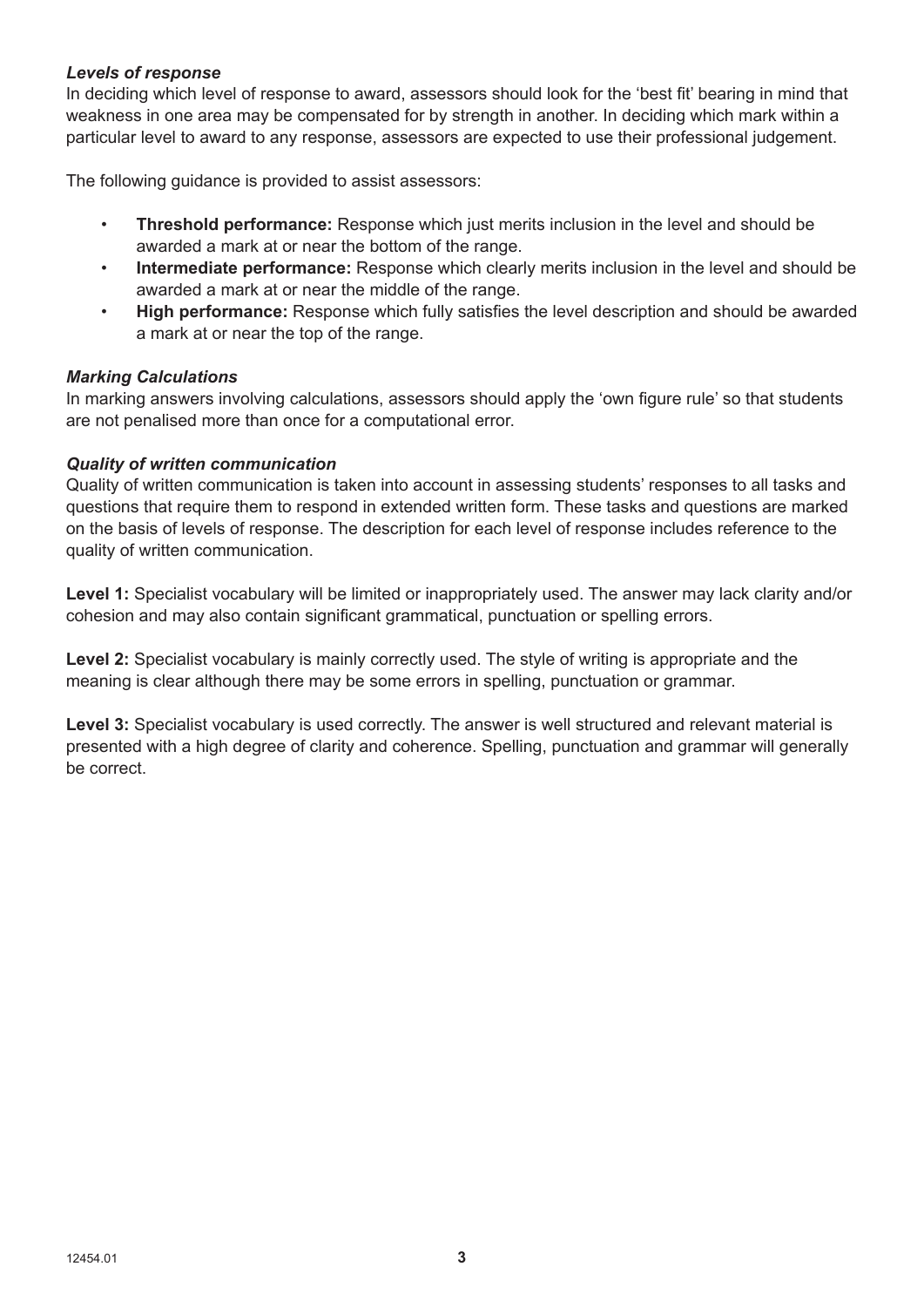| $\mathbf{1}$            | $\mathsf{D}%$                                        | $[1]$ | <b>AVAILABLE</b><br><b>MARKS</b> |
|-------------------------|------------------------------------------------------|-------|----------------------------------|
| $\mathbf{2}$            | Germany                                              |       |                                  |
| $\mathbf{3}$            | Green cross code                                     | $[1]$ |                                  |
| $\overline{\mathbf{4}}$ | Left-hand edge of the carriageway                    | $[1]$ |                                  |
| ${\bf 5}$               | Aquaplane                                            | $[1]$ |                                  |
| $\bf 6$                 | Hazard warning plates                                | $[1]$ |                                  |
| $\overline{7}$          | 107                                                  | $[1]$ |                                  |
| ${\bf 8}$               | $40\,$                                               | $[1]$ |                                  |
| 9                       | Turning left/moving into the left                    | $[1]$ |                                  |
| 10                      | LGV                                                  | $[1]$ |                                  |
| 11                      | 1mm                                                  | $[1]$ |                                  |
| 12                      | Helmet                                               | $[1]$ |                                  |
| 13                      | 1950s                                                | $[1]$ |                                  |
| 14                      | Running                                              | $[1]$ |                                  |
| 15                      | £2500                                                | $[1]$ |                                  |
| 16                      | 3-6 minutes (allow [1] mark for 3, 4, 5 or 6 or 3-6) | $[1]$ |                                  |
| 17                      | Two stroke                                           | $[1]$ |                                  |
| 18                      | Pistons                                              | $[1]$ |                                  |
| 19                      | <b>Battery</b>                                       | $[1]$ |                                  |
| 20                      | Thermostat                                           | $[1]$ | $20\,$                           |
|                         |                                                      |       |                                  |
|                         |                                                      |       |                                  |
|                         |                                                      |       |                                  |
|                         |                                                      |       |                                  |
|                         |                                                      |       |                                  |
|                         |                                                      |       |                                  |
|                         |                                                      |       |                                  |

 $\overline{\phantom{a}}$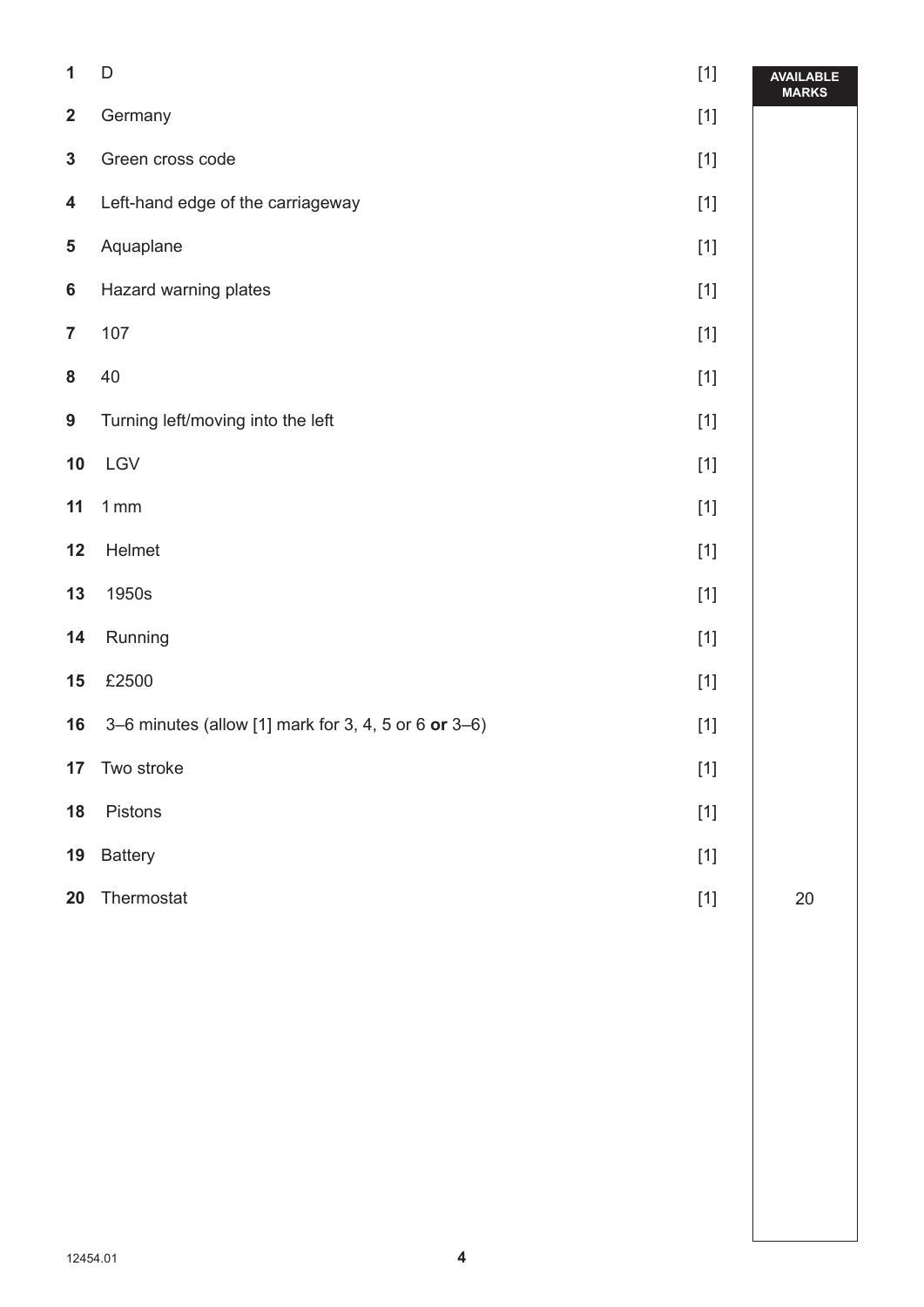|        | <b>Vehicle Control &amp; Road User Behaviour</b>                                                                                                                 |       |                |  |  |
|--------|------------------------------------------------------------------------------------------------------------------------------------------------------------------|-------|----------------|--|--|
| 21     | Any one from:                                                                                                                                                    | $[1]$ | <b>MARKS</b>   |  |  |
|        | level crossing, airfield, lifting bridge, fire station                                                                                                           | 1     |                |  |  |
| 22     | reduce the speed of traffic                                                                                                                                      | $[1]$ |                |  |  |
|        | 23 23.1<br>warning signs<br>$[1]$<br>prohibition; signs giving orders<br>23.2<br>$[1]$                                                                           | $[2]$ | $\overline{2}$ |  |  |
| 24     |                                                                                                                                                                  |       |                |  |  |
|        |                                                                                                                                                                  | $[2]$ | $\overline{2}$ |  |  |
| $25\,$ | 25.1<br>doctor/ambulance service<br>$[1]$<br>25.2<br><b>PSNI</b>                                                                                                 |       |                |  |  |
|        | $[1]$<br>25.3<br>DVA/transport enforcement<br>$[1]$                                                                                                              | $[3]$ | 3              |  |  |
| 26     | Passenger Carrying Vehicle<br>$\mathbf{1}$ .<br>$[1]$<br><b>Vehicle Excise Duty</b><br>2.<br>$[1]$                                                               |       |                |  |  |
|        | 3.<br>Ministry of Transport<br>$[1]$                                                                                                                             | $[3]$ | 3              |  |  |
| 27     | (a) Any one from:<br>27.1<br>children crossing, people getting out of cars<br>$[1]$                                                                              |       |                |  |  |
|        | 27.2<br>cars parked along the road, people walking<br>$[1]$<br>27.3<br>sheep may cross the road<br>$[1]$<br>agricultural vehicles exiting field<br>$[1]$<br>27.4 |       |                |  |  |
|        | (b) road narrows under bridge<br>$[1]$                                                                                                                           | $[5]$ | 5              |  |  |
| 28     | (a) Any three from:                                                                                                                                              |       |                |  |  |
|        | at a checkpoint, accident scene, hazard ahead, to divert traffic,<br>if moving traffic offence is suspected<br>$[3]$                                             |       |                |  |  |
|        | (b) licence, insurance                                                                                                                                           | $[2]$ | 5              |  |  |
| 29     | Any four from:                                                                                                                                                   |       |                |  |  |
|        | good tyres, lights, anti-freeze, wipers, spare tyre, heater and demister,<br>brakes<br>$[4]$                                                                     |       |                |  |  |
|        |                                                                                                                                                                  |       |                |  |  |
|        |                                                                                                                                                                  |       |                |  |  |
|        |                                                                                                                                                                  |       |                |  |  |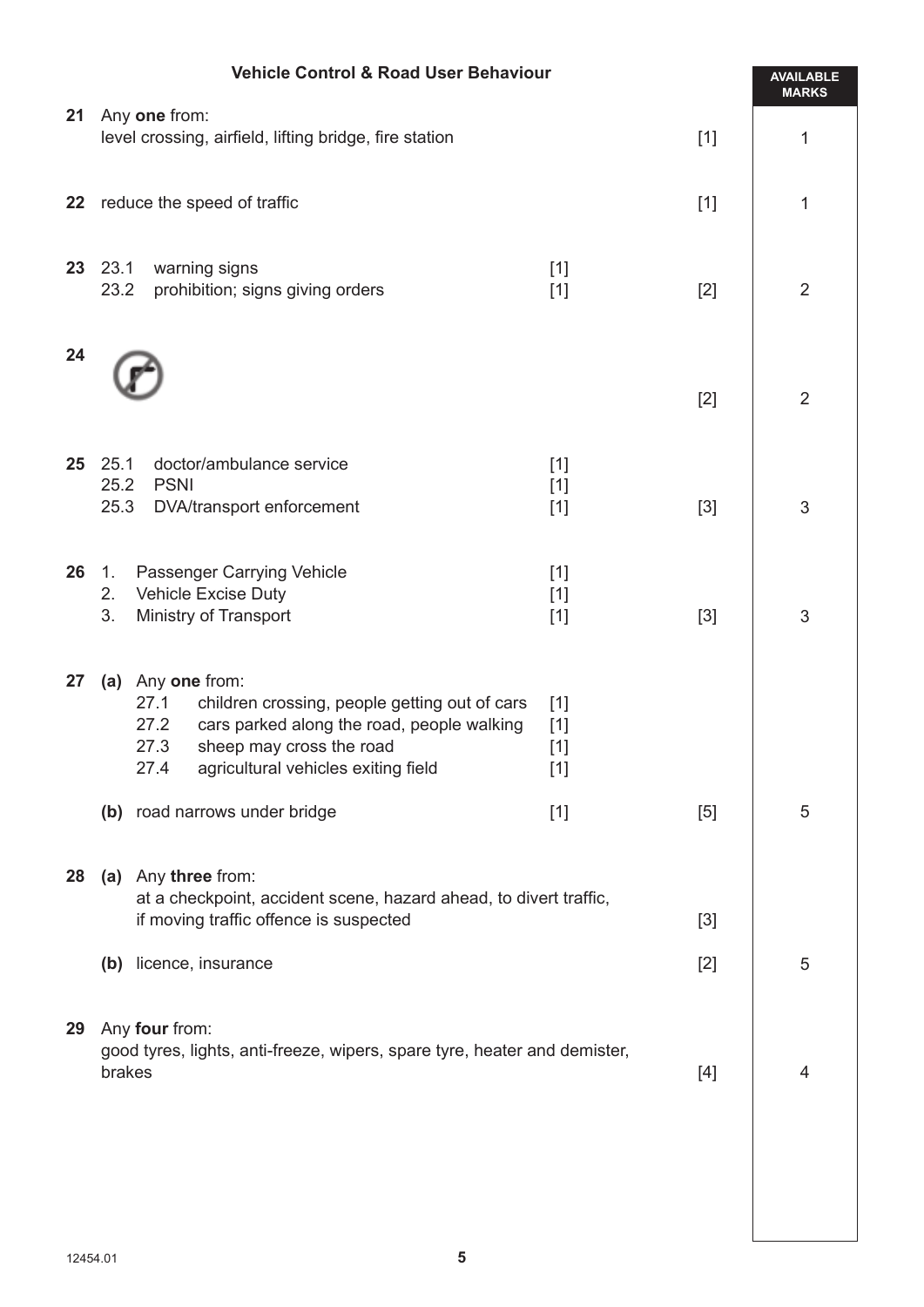| 30                        | (a)                                          | blind corner                                                                                                                                                                                        |                                                    | $[1]$          | <b>AVAILABLE</b><br><b>MARKS</b> |  |
|---------------------------|----------------------------------------------|-----------------------------------------------------------------------------------------------------------------------------------------------------------------------------------------------------|----------------------------------------------------|----------------|----------------------------------|--|
|                           |                                              | (b) stop to allow vehicles to pass safely                                                                                                                                                           |                                                    | $[1]$          |                                  |  |
|                           |                                              | (c) cross the centre line to safely navigate the corner                                                                                                                                             |                                                    | $[1]$          |                                  |  |
|                           | (d)                                          | 20-30 mph<br>1.<br>2.<br>built-up area/residential area                                                                                                                                             |                                                    | $[2]$          |                                  |  |
|                           |                                              | (e) Any two from:<br>remain seated, wear seatbelt, use official stops only                                                                                                                          |                                                    | $[2]$          | $\overline{7}$                   |  |
| 31                        |                                              | (a) Any two from:<br>countdown markers, rumble strips/lines across carriageway/<br>painted surface                                                                                                  |                                                    | $[2]$          |                                  |  |
|                           |                                              | (b) in a one-way street, when overtaking                                                                                                                                                            |                                                    | $[2]$          |                                  |  |
|                           |                                              | (c) try and find somewhere to pull in and let the other driver past                                                                                                                                 |                                                    | $[1]$          | 5                                |  |
| 32 <sub>2</sub>           | 32.1<br>32.2<br>32.3<br>32.4<br>32.5<br>32.6 | no stopping<br>no entry<br>school crossing<br>tunnel ahead<br>zebra crossing<br>slippery road                                                                                                       | $[1]$<br>$[1]$<br>$[1]$<br>$[1]$<br>$[1]$<br>$[1]$ | [6]            | 6                                |  |
| <b>Legal Requirements</b> |                                              |                                                                                                                                                                                                     |                                                    |                |                                  |  |
| 33                        |                                              | (a) Any three from:<br>involved in more accidents, risk-takers, macho image,<br>inexperience, impetuous, show off, accept a dare<br>(b) fully comprehensive, third party, fire & theft, third party |                                                    | $[3]$<br>$[3]$ |                                  |  |
|                           |                                              | (c) third party                                                                                                                                                                                     |                                                    | $[1]$          | $\overline{7}$                   |  |
| 34                        |                                              | (a) grip the road, disperse surface water<br>(b) Any three from:                                                                                                                                    |                                                    | $[2]$          |                                  |  |
|                           |                                              | tread depth, foreign bodies, pressure, side wall damage (e.g. cuts,<br>bulges)                                                                                                                      |                                                    | $[3]$          |                                  |  |
|                           | (c)                                          | $215 = width 215$ mm<br>1.<br>$R15$ = fits 15 inch diameter rim<br>2.                                                                                                                               |                                                    | $[1]$<br>$[1]$ | $\overline{7}$                   |  |
|                           |                                              |                                                                                                                                                                                                     |                                                    |                |                                  |  |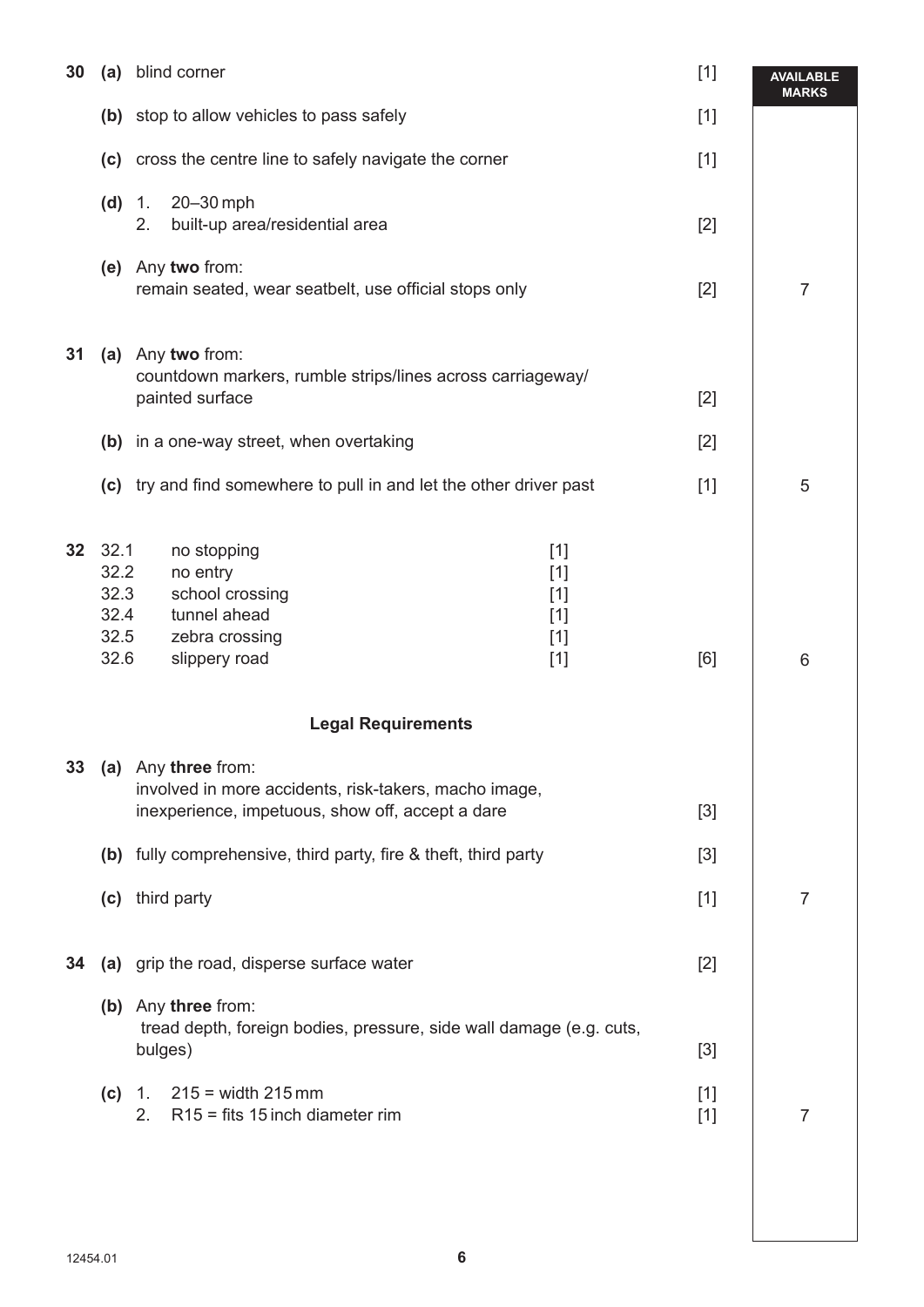|    | Road Transport and its effects on Society                                                                                            |                                                                                                                                                                                                 |                         |       |                |
|----|--------------------------------------------------------------------------------------------------------------------------------------|-------------------------------------------------------------------------------------------------------------------------------------------------------------------------------------------------|-------------------------|-------|----------------|
|    | 35 (a) Any two from:<br>sulphur dioxide, oxides of nitrogen, carbon monoxide, hydrocarbons<br>$[2]$                                  |                                                                                                                                                                                                 |                         |       | <b>MARKS</b>   |
|    | (b) Any two from:<br>faulty exhausts, fan belt squealing, misuse of horn, revs, sports exhausts,<br>radios, spinning wheels<br>$[2]$ |                                                                                                                                                                                                 |                         |       | 4              |
| 36 |                                                                                                                                      | (a) Any one from:<br>good maintenance, considerate driving                                                                                                                                      |                         | $[1]$ |                |
|    |                                                                                                                                      | (b) Any two from:<br>bypasses, ring roads, park & ride, screening                                                                                                                               |                         | $[2]$ | 3              |
|    |                                                                                                                                      | <b>Motoring Mathematics</b>                                                                                                                                                                     |                         |       |                |
| 37 | 1.<br>2.<br>3.                                                                                                                       | buying a vehicle without a trade in.<br>how much interest will be charged each year<br>guarantee for a set period, to repair/replace faulty<br>parts at no additional cost                      | $[1]$<br>$[1]$<br>$[1]$ | $[3]$ | 3              |
| 38 |                                                                                                                                      | (a) $350 \times 48 = \text{\textsterling}168.00$<br>$150 \times 42 = £63$<br>$350 + 150 = 500$<br>$750 - 500 = 250$<br>$250 \times 35 = £87.50$<br>$168 + 63 + 87.50 = 318.50$                  |                         |       |                |
|    | Ans: £318.50<br>(b) £31.50 (allow [1] mark if answer is correct but based on incorrect answer to                                     |                                                                                                                                                                                                 |                         |       |                |
|    |                                                                                                                                      | part (a) above)<br>(c) Option A:<br>$14,000 \div 100 \times 20 = \text{\pounds}2,800$<br>$14,000 - 2,800 = 11,200$<br>$350 \times 36 = 12,600$<br>$12,600 + 2,800 = \text{\textsterling}15,400$ |                         | $[1]$ |                |
|    |                                                                                                                                      | Option B<br>$320 \times 36 = \text{\pounds}11,520$<br>$11,520 + 3,500 = \text{\textsterling}15,020$                                                                                             |                         |       |                |
|    |                                                                                                                                      | Ans: Option B by £380                                                                                                                                                                           |                         | [4]   | 9              |
| 39 |                                                                                                                                      | Any two from:<br>insurance, tax, MOT, driving licence                                                                                                                                           |                         | $[2]$ | $\overline{2}$ |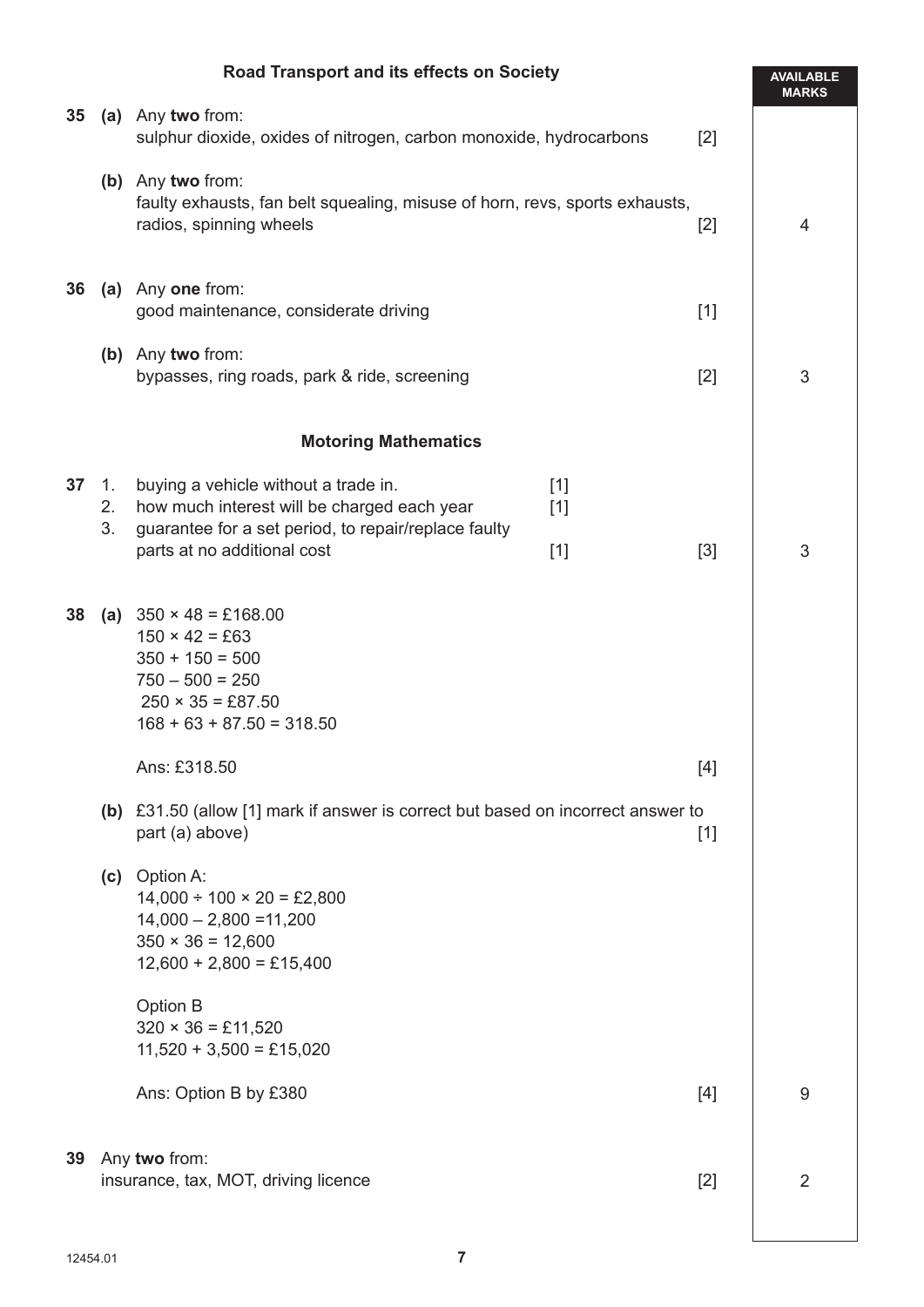# **Collision Procedures**

|    | <b>Collision Procedures</b> |                                                                                                                                                                                                                                                                               |       |                |  |
|----|-----------------------------|-------------------------------------------------------------------------------------------------------------------------------------------------------------------------------------------------------------------------------------------------------------------------------|-------|----------------|--|
| 40 |                             | (a) recovery position                                                                                                                                                                                                                                                         | $[1]$ | <b>MARKS</b>   |  |
|    |                             | (b) Any two from:<br>casualty pale, faint, dizzy, breathing is shallow, pulse is weak,<br>sick or vomits, thirsty                                                                                                                                                             | $[2]$ |                |  |
|    |                             | (c) Any three from:<br>location, number of vehicles involved, number of people involved,<br>any risk of fire                                                                                                                                                                  | $[3]$ |                |  |
|    |                             | (d) Any one from:<br>coastguard, mountain rescue                                                                                                                                                                                                                              | $[1]$ | $\overline{7}$ |  |
|    |                             | <b>Motor Vehicle Technology</b>                                                                                                                                                                                                                                               |       |                |  |
| 41 | (a)                         | steering column<br>$[1]$<br>$\overline{1}$ .<br>steering box<br>2.<br>$[1]$<br>3.<br>wishbones<br>$[1]$<br>4.<br>brake disc<br>$[1]$<br>5.<br>catalytic convertor/front box<br>$[1]$<br>handbrake<br>6.<br>$[1]$<br>7.<br>leaf spring<br>$[1]$<br>silencer box<br>8.<br>$[1]$ | [8]   |                |  |
|    | (b) 1.                      | brake servo<br>$[1]$<br>injectors<br>2.<br>$[1]$<br>3.<br>coil<br>$[1]$<br>clutch<br>4.<br>$[1]$                                                                                                                                                                              | $[4]$ | 12             |  |
|    | <b>42</b> (a) 1.            | $[1]$<br>sump<br>alternator<br>2.<br>$[1]$<br>thermostat<br>3.<br>$[1]$<br>4.<br>spark plug<br>$[1]$                                                                                                                                                                          | [4]   |                |  |
|    |                             | (b) Any four from:<br>gearbox, clutch, propeller shaft, universal joints, final drive,<br>flywheel, halfshafts                                                                                                                                                                | [4]   | 8              |  |
|    |                             |                                                                                                                                                                                                                                                                               |       |                |  |
|    |                             |                                                                                                                                                                                                                                                                               |       |                |  |
|    |                             |                                                                                                                                                                                                                                                                               |       |                |  |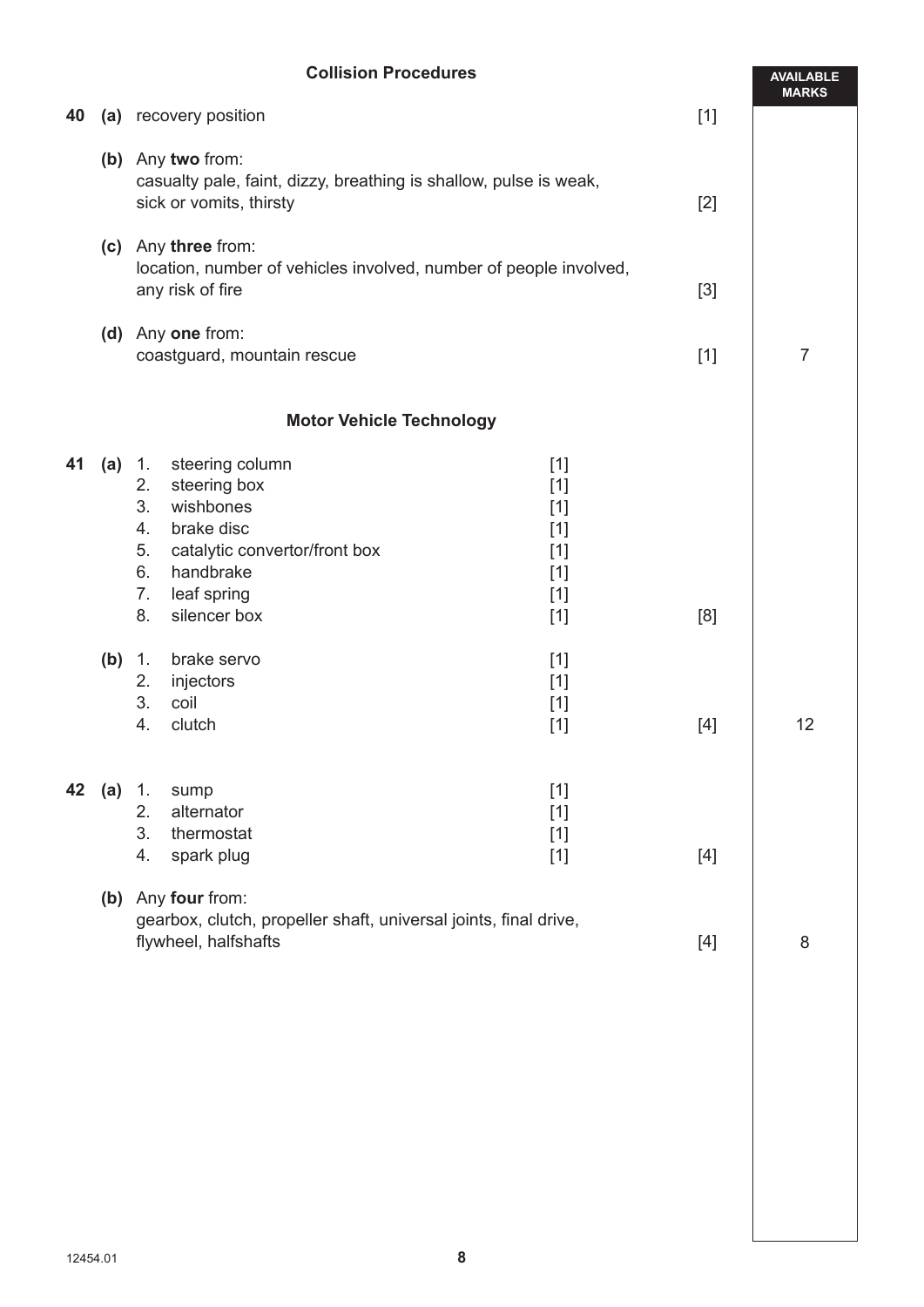| 43 | (a)                                                                                                                                                  | $\overline{1}$ .<br>2. | suspension<br>braking                                                        | $[1]$<br>$[1]$ | $[2]$        | <b>AVAILABLE</b><br><b>MARKS</b> |
|----|------------------------------------------------------------------------------------------------------------------------------------------------------|------------------------|------------------------------------------------------------------------------|----------------|--------------|----------------------------------|
|    | (b) 1.                                                                                                                                               | 2.                     | shock absorber/spring<br>brake calliper                                      | $[1]$<br>$[1]$ | $[2]$        |                                  |
|    | (c)                                                                                                                                                  | $\mathbf{1}$ .<br>2.   | brake shoe<br>brake pad/lining                                               | $[1]$<br>$[1]$ | $[2]$        |                                  |
|    |                                                                                                                                                      |                        | (d) drum brake                                                               |                | $[1]$        |                                  |
|    |                                                                                                                                                      |                        | (e) mechanical                                                               |                | $[1]$        | 8                                |
| 44 | <b>Differences:</b><br>Motorway: no turning, always hard shoulder, emergency phones,<br>central reservation, blue signs, electronic signs, slip road |                        |                                                                              |                |              |                                  |
|    |                                                                                                                                                      | crossings              | Dual carriageway: junctions, traffic lights, bus stops, central reservation, |                |              |                                  |
|    |                                                                                                                                                      | <b>Similarities:</b>   | both 70mph, both 2 lanes or more                                             |                | [6]          | 6                                |
| 45 | Precautions: Vehicle checks, lights, mirrors, tyres, brakes, suspension,<br>route planning, padded gear, helmet, reflective/fluorescent clothing     |                        |                                                                              |                |              |                                  |
|    |                                                                                                                                                      | no road rage           | Behaviour: speed, road position, signals, safe overtaking/no showing off,    |                | $[10]$       | 10                               |
| 46 | Pre-Knowledge: theory test, highway code, lessons, driving test, parents,<br>insurance, weather forecasts, route planning                            |                        |                                                                              |                |              |                                  |
|    | <b>Condition of vehicle: MOT, servicing, basic maintenance checks</b>                                                                                |                        |                                                                              |                |              |                                  |
|    | Own mental/physical state: well rested, calm, health checks, eyesight,<br>avoid alcohol/drugs                                                        | $[10]$                 | 10                                                                           |                |              |                                  |
|    |                                                                                                                                                      |                        |                                                                              |                | <b>Total</b> | 160                              |
|    |                                                                                                                                                      |                        |                                                                              |                |              |                                  |
|    |                                                                                                                                                      |                        |                                                                              |                |              |                                  |
|    |                                                                                                                                                      |                        |                                                                              |                |              |                                  |
|    |                                                                                                                                                      |                        |                                                                              |                |              |                                  |
|    |                                                                                                                                                      |                        |                                                                              |                |              |                                  |